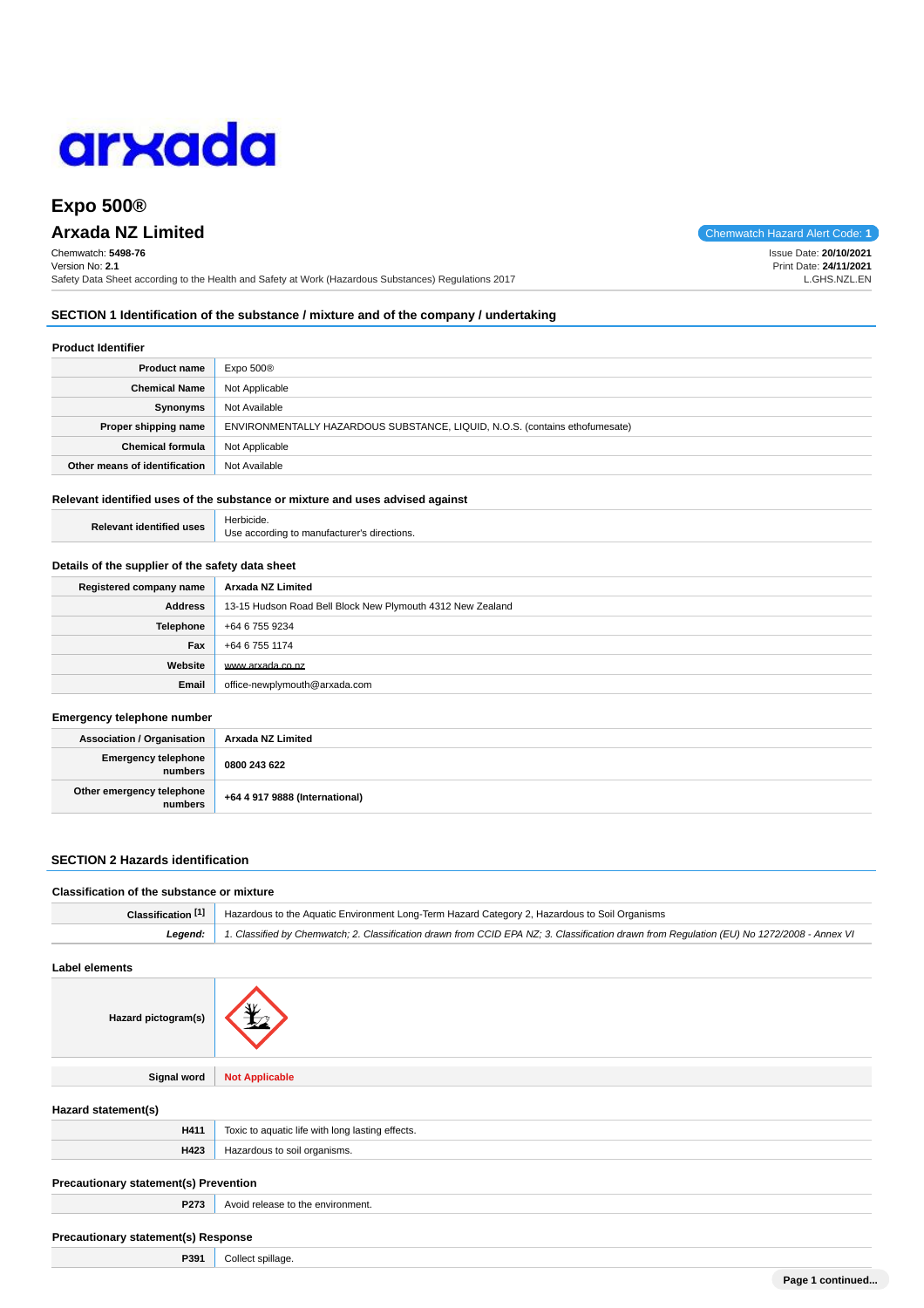## **Precautionary statement(s) Storage**

# Not Applicable

**Precautionary statement(s) Disposal**

**P501** Dispose of contents/container to authorised hazardous or special waste collection point in accordance with any local regulation.

# **SECTION 3 Composition / information on ingredients**

### **Substances**

See section below for composition of Mixtures

### **Mixtures**

| <b>CAS No</b> | %[weight]                                              | Name                                                                                                                                        |
|---------------|--------------------------------------------------------|---------------------------------------------------------------------------------------------------------------------------------------------|
| 26225-79-6    | $30 - 60$                                              | ethofumesate                                                                                                                                |
| Not Available | balance                                                | Ingredients determined not to be hazardous                                                                                                  |
| Legend:       | 4. Classification drawn from C&L * EU IOELVs available | 1. Classified by Chemwatch; 2. Classification drawn from CCID EPA NZ; 3. Classification drawn from Regulation (EU) No 1272/2008 - Annex VI; |

# **SECTION 4 First aid measures**

| Description of first aid measures |                                                                                                                                                                                                                                        |  |
|-----------------------------------|----------------------------------------------------------------------------------------------------------------------------------------------------------------------------------------------------------------------------------------|--|
| <b>Eye Contact</b>                | If this product comes in contact with eyes:<br>▶ Wash out immediately with water.<br>If irritation continues, seek medical attention.<br>Removal of contact lenses after an eye injury should only be undertaken by skilled personnel. |  |
| <b>Skin Contact</b>               | If skin or hair contact occurs:<br>Flush skin and hair with running water (and soap if available).<br>Seek medical attention in event of irritation.                                                                                   |  |
| Inhalation                        | If fumes, aerosols or combustion products are inhaled remove from contaminated area.<br>• Other measures are usually unnecessary.                                                                                                      |  |
| Ingestion                         | Immediately give a glass of water.<br>First aid is not generally required. If in doubt, contact a Poisons Information Centre or a doctor.                                                                                              |  |

### **Indication of any immediate medical attention and special treatment needed**

Treat symptomatically.

# **SECTION 5 Firefighting measures**

### **Extinguishing media**

- Foam.
- Dry chemical powder.
- BCF (where regulations permit). Carbon dioxide.
- Water spray or fog Large fires only.

### **Special hazards arising from the substrate or mixture**

| Fire Incompatibility | ▶ Avoid contamination with oxidising agents i.e. nitrates, oxidising acids, chlorine bleaches, pool chlorine etc. as ignition may result |
|----------------------|------------------------------------------------------------------------------------------------------------------------------------------|
|                      |                                                                                                                                          |

#### **Advice for firefighters**

| <b>Fire Fighting</b>         | Alert Fire Brigade and tell them location and nature of hazard.<br>▶ Wear full body protective clothing with breathing apparatus.<br>▶ Prevent, by any means available, spillage from entering drains or water course.<br>▶ Use water delivered as a fine spray to control fire and cool adjacent area.<br>Avoid spraying water onto liquid pools.<br>DO NOT approach containers suspected to be hot.<br>Cool fire exposed containers with water spray from a protected location.<br>If safe to do so, remove containers from path of fire. |
|------------------------------|---------------------------------------------------------------------------------------------------------------------------------------------------------------------------------------------------------------------------------------------------------------------------------------------------------------------------------------------------------------------------------------------------------------------------------------------------------------------------------------------------------------------------------------------|
| <b>Fire/Explosion Hazard</b> | Combustible.<br>Slight fire hazard when exposed to heat or flame.<br>Heating may cause expansion or decomposition leading to violent rupture of containers.<br>• On combustion, may emit toxic fumes of carbon monoxide (CO).<br>• May emit acrid smoke.<br>Mists containing combustible materials may be explosive.<br>Combustion products include:<br>carbon dioxide (CO2)<br>sulfur oxides (SOx)<br>other pyrolysis products typical of burning organic material.                                                                        |

### **SECTION 6 Accidental release measures**

**Personal precautions, protective equipment and emergency procedures**

See section 8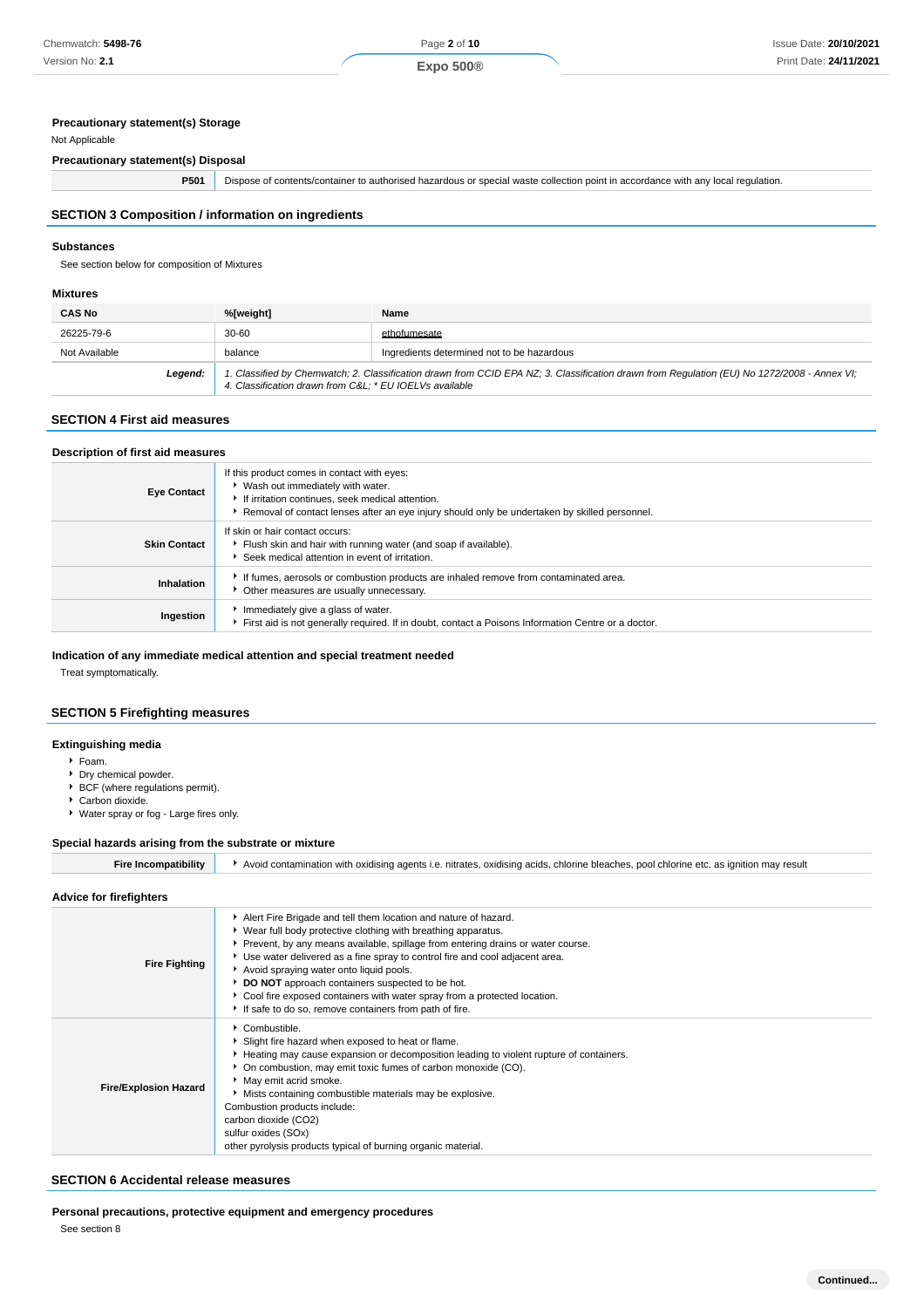#### **Environmental precautions**

See section 12

#### **Methods and material for containment and cleaning up**

| <b>Minor Spills</b> | Environmental hazard - contain spillage.<br>Clean up all spills immediately.<br>Avoid breathing vapours and contact with skin and eyes.<br>▶ Control personal contact with the substance, by using protective equipment.<br>Contain and absorb spill with sand, earth, inert material or vermiculite.<br>▶ Wipe up.<br>Place in a suitable, labelled container for waste disposal.                                                                                                                                                                                                                                                                                                                                                                                                                                        |
|---------------------|---------------------------------------------------------------------------------------------------------------------------------------------------------------------------------------------------------------------------------------------------------------------------------------------------------------------------------------------------------------------------------------------------------------------------------------------------------------------------------------------------------------------------------------------------------------------------------------------------------------------------------------------------------------------------------------------------------------------------------------------------------------------------------------------------------------------------|
| <b>Major Spills</b> | Environmental hazard - contain spillage.<br>Moderate hazard.<br>Clear area of personnel and move upwind.<br>Alert Fire Brigade and tell them location and nature of hazard.<br>• Wear breathing apparatus plus protective gloves.<br>▶ Prevent, by any means available, spillage from entering drains or water course.<br>No smoking, naked lights or ignition sources.<br>Increase ventilation.<br>Stop leak if safe to do so.<br>Contain spill with sand, earth or vermiculite.<br>• Collect recoverable product into labelled containers for recycling.<br>Absorb remaining product with sand, earth or vermiculite.<br>• Collect solid residues and seal in labelled drums for disposal.<br>▶ Wash area and prevent runoff into drains.<br>If contamination of drains or waterways occurs, advise emergency services. |

Personal Protective Equipment advice is contained in Section 8 of the SDS.

### **SECTION 7 Handling and storage**

| Precautions for safe handling |                                                                                                                                                                                                                                                                                                                                                                                                                                                                                                                                                                                                                                                                                                                                                                                                                                                                                       |
|-------------------------------|---------------------------------------------------------------------------------------------------------------------------------------------------------------------------------------------------------------------------------------------------------------------------------------------------------------------------------------------------------------------------------------------------------------------------------------------------------------------------------------------------------------------------------------------------------------------------------------------------------------------------------------------------------------------------------------------------------------------------------------------------------------------------------------------------------------------------------------------------------------------------------------|
| Safe handling                 | Avoid all personal contact, including inhalation.<br>▶ Wear protective clothing when risk of exposure occurs.<br>Use in a well-ventilated area.<br>Prevent concentration in hollows and sumps.<br>DO NOT enter confined spaces until atmosphere has been checked.<br>Avoid smoking, naked lights or ignition sources.<br>Avoid contact with incompatible materials.<br>When handling, <b>DO NOT</b> eat, drink or smoke.<br>Keep containers securely sealed when not in use.<br>Avoid physical damage to containers.<br>Always wash hands with soap and water after handling.<br>Vork clothes should be laundered separately.<br>Use good occupational work practice.<br>▶ Observe manufacturer's storage and handling recommendations contained within this SDS.<br>Atmosphere should be regularly checked against established exposure standards to ensure safe working conditions. |
| Other information             | Store in original containers.<br>Keep containers securely sealed.<br>No smoking, naked lights or ignition sources.<br>Store in a cool, dry, well-ventilated area.<br>Store away from incompatible materials and foodstuff containers.<br>▶ Protect containers against physical damage and check regularly for leaks.<br>▶ Observe manufacturer's storage and handling recommendations contained within this SDS.                                                                                                                                                                                                                                                                                                                                                                                                                                                                      |

#### **Conditions for safe storage, including any incompatibilities**

| Suitable container      | HDPE Jerry can.<br>Polyethylene or polypropylene container.<br>Packing as recommended by manufacturer.<br>• Check all containers are clearly labelled and free from leaks. |  |
|-------------------------|----------------------------------------------------------------------------------------------------------------------------------------------------------------------------|--|
| Storage incompatibility | Avoid reaction with oxidising agents, bases and strong reducing agents.<br>Avoid strong acids, acid chlorides, acid anhydrides and chloroformates.                         |  |
|                         |                                                                                                                                                                            |  |



**X** — Must not be stored together

**0** — May be stored together with specific preventions

**+** — May be stored together

Note: Depending on other risk factors, compatibility assessment based on the table above may not be relevant to storage situations, particularly where large volumes of dangerous goods are stored and handled. Reference should be made to the Safety Data Sheets for each substance or article and risks assessed accordingly.

## **SECTION 8 Exposure controls / personal protection**

### **Control parameters**

**Occupational Exposure Limits (OEL)**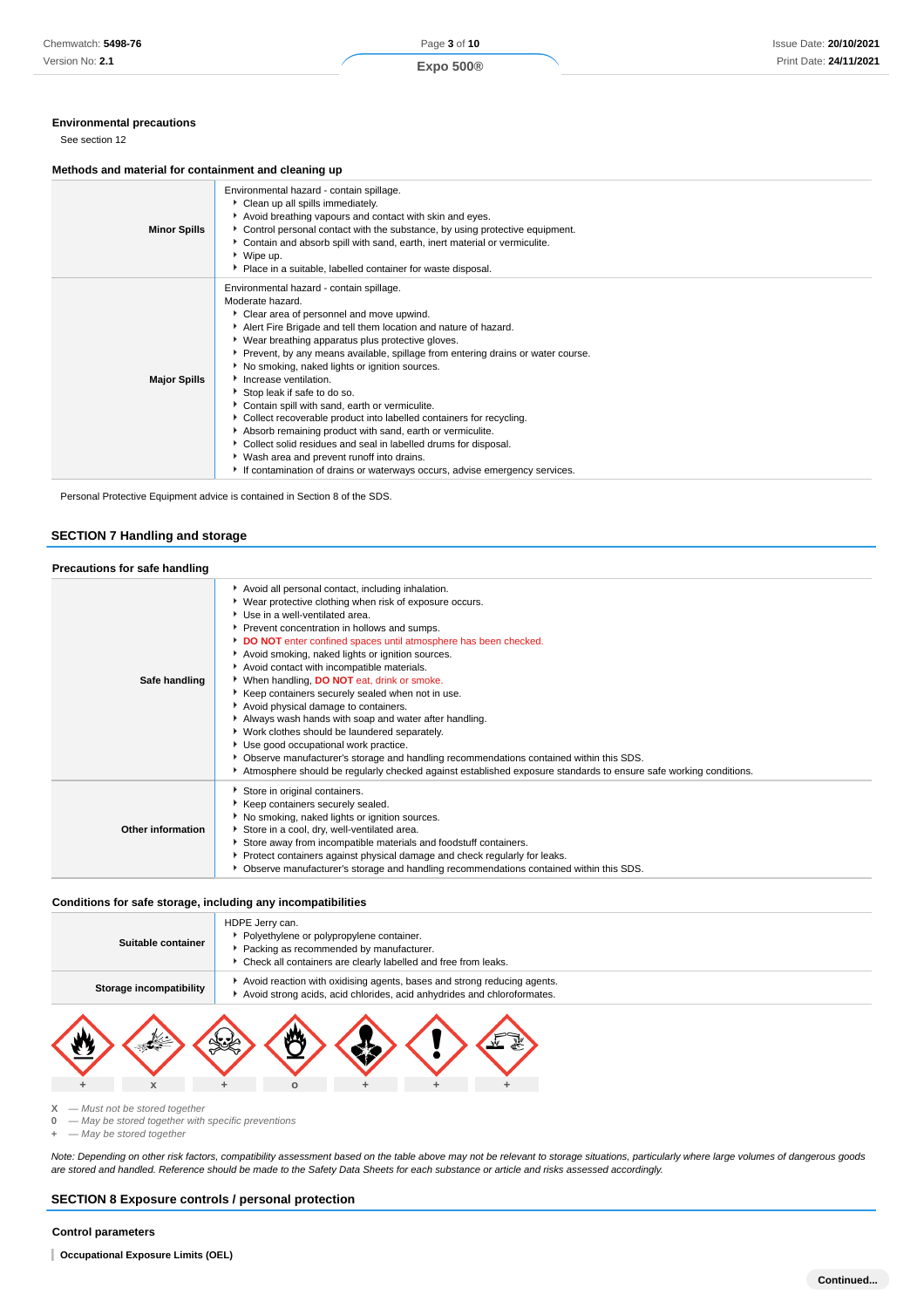# **INGREDIENT DATA**

# Not Available

| <b>Emergency Limits</b> |               |               |         |
|-------------------------|---------------|---------------|---------|
| Ingredient              | TEEL-1        | TEEL-2        | TEEL-3  |
| $E_{YDA}E000$           | Not Avoilable | Not Avoilable | $N - 1$ |

| Expo 500®    | Not Available        | Not Available |                     | Not Available |
|--------------|----------------------|---------------|---------------------|---------------|
| Ingredient   | <b>Original IDLH</b> |               | <b>Revised IDLH</b> |               |
| ethofumesate | Not Available        |               | Not Available       |               |

### **MATERIAL DATA**

# **Exposure controls**

|                                     | Engineering controls are used to remove a hazard or place a barrier between the worker and the hazard. Well-designed engineering controls can<br>be highly effective in protecting workers and will typically be independent of worker interactions to provide this high level of protection.<br>The basic types of engineering controls are:<br>Process controls which involve changing the way a job activity or process is done to reduce the risk.<br>Enclosure and/or isolation of emission source which keeps a selected hazard "physically" away from the worker and ventilation that strategically<br>"adds" and "removes" air in the work environment. Ventilation can remove or dilute an air contaminant if designed properly. The design of a<br>ventilation system must match the particular process and chemical or contaminant in use.<br>Employers may need to use multiple types of controls to prevent employee overexposure.<br>General exhaust is adequate under normal operating conditions. If risk of overexposure exists, wear SAA approved respirator. Correct fit is<br>essential to obtain adequate protection. Provide adequate ventilation in warehouse or closed storage areas. Air contaminants generated in the<br>workplace possess varying "escape" velocities which, in turn, determine the "capture velocities" of fresh circulating air required to effectively |                                  |                                     |  |
|-------------------------------------|------------------------------------------------------------------------------------------------------------------------------------------------------------------------------------------------------------------------------------------------------------------------------------------------------------------------------------------------------------------------------------------------------------------------------------------------------------------------------------------------------------------------------------------------------------------------------------------------------------------------------------------------------------------------------------------------------------------------------------------------------------------------------------------------------------------------------------------------------------------------------------------------------------------------------------------------------------------------------------------------------------------------------------------------------------------------------------------------------------------------------------------------------------------------------------------------------------------------------------------------------------------------------------------------------------------------------------------------------------------------------------------------------|----------------------------------|-------------------------------------|--|
|                                     | remove the contaminant.                                                                                                                                                                                                                                                                                                                                                                                                                                                                                                                                                                                                                                                                                                                                                                                                                                                                                                                                                                                                                                                                                                                                                                                                                                                                                                                                                                              |                                  |                                     |  |
|                                     | Type of Contaminant:                                                                                                                                                                                                                                                                                                                                                                                                                                                                                                                                                                                                                                                                                                                                                                                                                                                                                                                                                                                                                                                                                                                                                                                                                                                                                                                                                                                 |                                  | Air Speed:<br>$0.25 - 0.5$ m/s      |  |
|                                     | solvent, vapours, degreasing etc., evaporating from tank (in still air)                                                                                                                                                                                                                                                                                                                                                                                                                                                                                                                                                                                                                                                                                                                                                                                                                                                                                                                                                                                                                                                                                                                                                                                                                                                                                                                              |                                  | (50-100 f/min)                      |  |
|                                     | aerosols, fumes from pouring operations, intermittent container filling, low speed conveyer transfers, welding, spray<br>drift, plating acid fumes, pickling (released at low velocity into zone of active generation)                                                                                                                                                                                                                                                                                                                                                                                                                                                                                                                                                                                                                                                                                                                                                                                                                                                                                                                                                                                                                                                                                                                                                                               |                                  | 0.5-1 m/s (100-200<br>$f/min.$ )    |  |
| Appropriate engineering<br>controls | direct spray, spray painting in shallow booths, drum filling, conveyer loading, crusher dusts, gas discharge (active<br>generation into zone of rapid air motion)                                                                                                                                                                                                                                                                                                                                                                                                                                                                                                                                                                                                                                                                                                                                                                                                                                                                                                                                                                                                                                                                                                                                                                                                                                    |                                  | 1-2.5 m/s (200-500<br>f/min)        |  |
|                                     | grinding, abrasive blasting, tumbling, high speed wheel generated dusts (released at high initial velocity into zone of<br>very high rapid air motion).                                                                                                                                                                                                                                                                                                                                                                                                                                                                                                                                                                                                                                                                                                                                                                                                                                                                                                                                                                                                                                                                                                                                                                                                                                              |                                  | $2.5 - 10$ m/s<br>(500-2000 f/min.) |  |
|                                     | Within each range the appropriate value depends on:                                                                                                                                                                                                                                                                                                                                                                                                                                                                                                                                                                                                                                                                                                                                                                                                                                                                                                                                                                                                                                                                                                                                                                                                                                                                                                                                                  |                                  |                                     |  |
|                                     | Lower end of the range                                                                                                                                                                                                                                                                                                                                                                                                                                                                                                                                                                                                                                                                                                                                                                                                                                                                                                                                                                                                                                                                                                                                                                                                                                                                                                                                                                               | Upper end of the range           |                                     |  |
|                                     | 1: Room air currents minimal or favourable to capture                                                                                                                                                                                                                                                                                                                                                                                                                                                                                                                                                                                                                                                                                                                                                                                                                                                                                                                                                                                                                                                                                                                                                                                                                                                                                                                                                | 1: Disturbing room air currents  |                                     |  |
|                                     | 2: Contaminants of low toxicity or of nuisance value only                                                                                                                                                                                                                                                                                                                                                                                                                                                                                                                                                                                                                                                                                                                                                                                                                                                                                                                                                                                                                                                                                                                                                                                                                                                                                                                                            | 2: Contaminants of high toxicity |                                     |  |
|                                     | 3: Intermittent, low production.<br>3: High production, heavy use                                                                                                                                                                                                                                                                                                                                                                                                                                                                                                                                                                                                                                                                                                                                                                                                                                                                                                                                                                                                                                                                                                                                                                                                                                                                                                                                    |                                  |                                     |  |
|                                     | 4: Large hood or large air mass in motion<br>4: Small hood - local control only                                                                                                                                                                                                                                                                                                                                                                                                                                                                                                                                                                                                                                                                                                                                                                                                                                                                                                                                                                                                                                                                                                                                                                                                                                                                                                                      |                                  |                                     |  |
|                                     | Simple theory shows that air velocity falls rapidly with distance away from the opening of a simple extraction pipe. Velocity generally decreases<br>with the square of distance from the extraction point (in simple cases). Therefore the air speed at the extraction point should be adjusted,<br>accordingly, after reference to distance from the contaminating source. The air velocity at the extraction fan, for example, should be a minimum<br>of 1-2 m/s (200-400 f/min.) for extraction of solvents generated in a tank 2 meters distant from the extraction point. Other mechanical<br>considerations, producing performance deficits within the extraction apparatus, make it essential that theoretical air velocities are multiplied by<br>factors of 10 or more when extraction systems are installed or used.                                                                                                                                                                                                                                                                                                                                                                                                                                                                                                                                                                      |                                  |                                     |  |
| <b>Personal protection</b>          |                                                                                                                                                                                                                                                                                                                                                                                                                                                                                                                                                                                                                                                                                                                                                                                                                                                                                                                                                                                                                                                                                                                                                                                                                                                                                                                                                                                                      |                                  |                                     |  |
| Eye and face protection             | Safety glasses with side shields<br>Chemical goggles.<br>Contact lenses may pose a special hazard; soft contact lenses may absorb and concentrate irritants. A written policy document, describing<br>the wearing of lenses or restrictions on use, should be created for each workplace or task. This should include a review of lens absorption<br>and adsorption for the class of chemicals in use and an account of injury experience. Medical and first-aid personnel should be trained in<br>their removal and suitable equipment should be readily available. In the event of chemical exposure, begin eye irrigation immediately and<br>remove contact lens as soon as practicable. Lens should be removed at the first signs of eye redness or irritation - lens should be removed in<br>a clean environment only after workers have washed hands thoroughly. [CDC NIOSH Current Intelligence Bulletin 59], [AS/NZS 1336 or<br>national equivalent]                                                                                                                                                                                                                                                                                                                                                                                                                                         |                                  |                                     |  |
| <b>Skin protection</b>              | See Hand protection below                                                                                                                                                                                                                                                                                                                                                                                                                                                                                                                                                                                                                                                                                                                                                                                                                                                                                                                                                                                                                                                                                                                                                                                                                                                                                                                                                                            |                                  |                                     |  |
| Hands/feet protection               | Wear general protective gloves, eg. light weight rubber gloves.<br>The selection of suitable gloves does not only depend on the material, but also on further marks of quality which vary from manufacturer to<br>manufacturer. Where the chemical is a preparation of several substances, the resistance of the glove material can not be calculated in advance<br>and has therefore to be checked prior to the application.<br>The exact break through time for substances has to be obtained from the manufacturer of the protective gloves and has to be observed when<br>making a final choice.<br>Personal hygiene is a key element of effective hand care. Gloves must only be worn on clean hands. After using gloves, hands should be<br>washed and dried thoroughly. Application of a non-perfumed moisturiser is recommended.<br>Suitability and durability of glove type is dependent on usage. Important factors in the selection of gloves include:<br>frequency and duration of contact,<br>chemical resistance of glove material,<br>glove thickness and<br>dexterity                                                                                                                                                                                                                                                                                                                |                                  |                                     |  |
|                                     |                                                                                                                                                                                                                                                                                                                                                                                                                                                                                                                                                                                                                                                                                                                                                                                                                                                                                                                                                                                                                                                                                                                                                                                                                                                                                                                                                                                                      |                                  | Continued                           |  |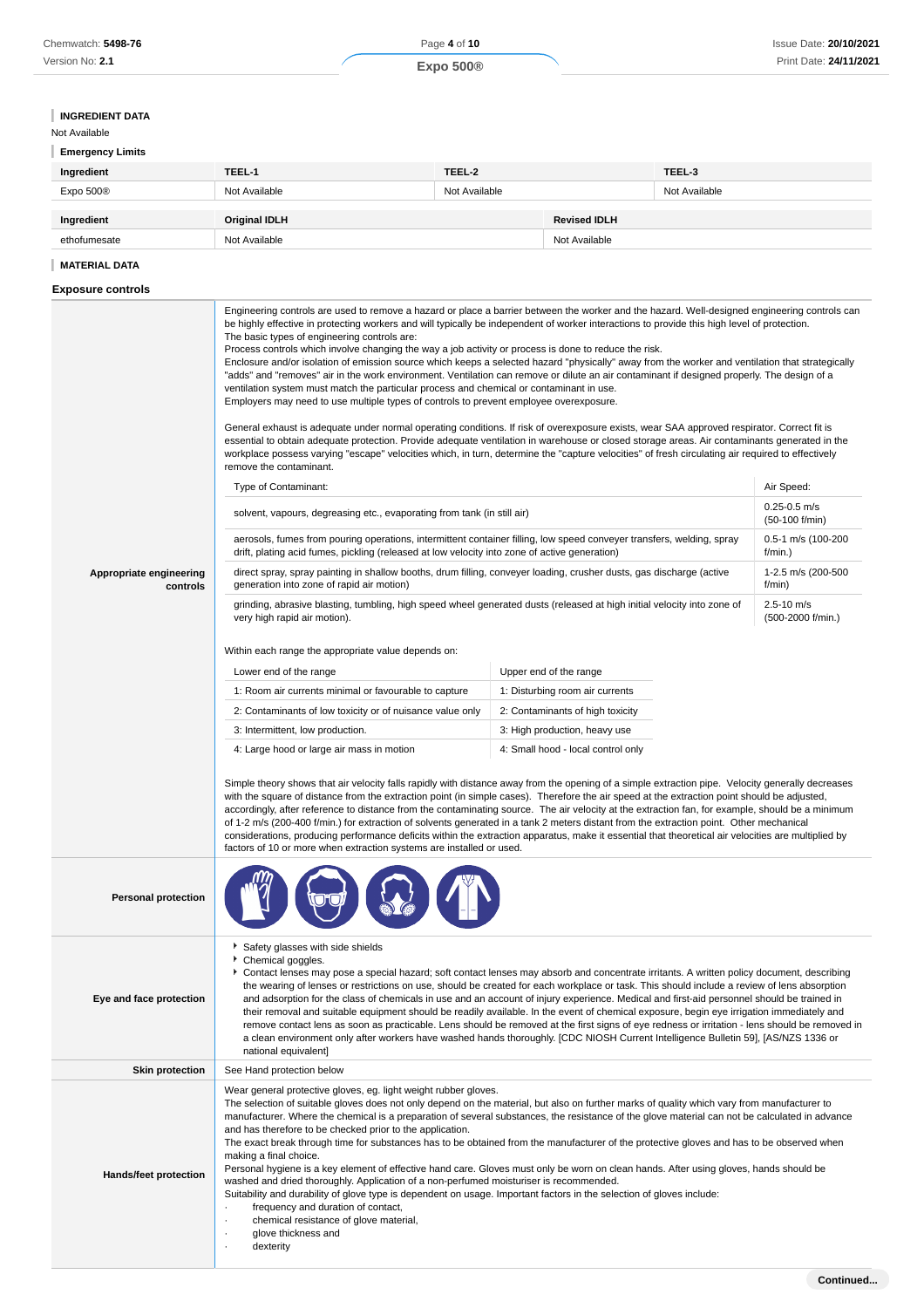| Chemwatch: 5498-76 |
|--------------------|
| Version No: 2.1    |

|                        | Select gloves tested to a relevant standard (e.g. Europe EN 374, US F739, AS/NZS 2161.1 or national equivalent).<br>When prolonged or frequently repeated contact may occur, a glove with a protection class of 5 or higher (breakthrough time greater than |
|------------------------|-------------------------------------------------------------------------------------------------------------------------------------------------------------------------------------------------------------------------------------------------------------|
|                        | 240 minutes according to EN 374, AS/NZS 2161.10.1 or national equivalent) is recommended.                                                                                                                                                                   |
|                        | When only brief contact is expected, a glove with a protection class of 3 or higher (breakthrough time greater than 60 minutes according to                                                                                                                 |
|                        | EN 374, AS/NZS 2161.10.1 or national equivalent) is recommended.                                                                                                                                                                                            |
|                        | Some glove polymer types are less affected by movement and this should be taken into account when considering gloves for long-term<br>$\cdot$                                                                                                               |
|                        | use.                                                                                                                                                                                                                                                        |
|                        | Contaminated gloves should be replaced.                                                                                                                                                                                                                     |
|                        | As defined in ASTM F-739-96 in any application, gloves are rated as:                                                                                                                                                                                        |
|                        | Excellent when breakthrough time > 480 min                                                                                                                                                                                                                  |
|                        | Good when breakthrough time > 20 min<br>$\cdot$                                                                                                                                                                                                             |
|                        | Fair when breakthrough time < 20 min<br>$\cdot$                                                                                                                                                                                                             |
|                        | Poor when glove material degrades<br>$\cdot$                                                                                                                                                                                                                |
|                        | For general applications, gloves with a thickness typically greater than 0.35 mm, are recommended.                                                                                                                                                          |
|                        | It should be emphasised that glove thickness is not necessarily a good predictor of glove resistance to a specific chemical, as the permeation                                                                                                              |
|                        | efficiency of the glove will be dependent on the exact composition of the glove material. Therefore, glove selection should also be based on                                                                                                                |
|                        | consideration of the task requirements and knowledge of breakthrough times.                                                                                                                                                                                 |
|                        | Glove thickness may also vary depending on the glove manufacturer, the glove type and the glove model. Therefore, the manufacturers'                                                                                                                        |
|                        | technical data should always be taken into account to ensure selection of the most appropriate glove for the task.                                                                                                                                          |
|                        | Note: Depending on the activity being conducted, gloves of varying thickness may be required for specific tasks. For example:                                                                                                                               |
|                        | Thinner gloves (down to 0.1 mm or less) may be required where a high degree of manual dexterity is needed. However, these gloves are                                                                                                                        |
|                        | only likely to give short duration protection and would normally be just for single use applications, then disposed of.                                                                                                                                     |
|                        | Thicker gloves (up to 3 mm or more) may be required where there is a mechanical (as well as a chemical) risk i.e. where there is abrasion                                                                                                                   |
|                        | or puncture potential                                                                                                                                                                                                                                       |
|                        | Gloves must only be worn on clean hands. After using gloves, hands should be washed and dried thoroughly. Application of a non-perfumed<br>moisturiser is recommended.                                                                                      |
|                        | See Other protection below                                                                                                                                                                                                                                  |
| <b>Body protection</b> |                                                                                                                                                                                                                                                             |
|                        | No special equipment needed when handling small quantities.                                                                                                                                                                                                 |
|                        | OTHERWISE:                                                                                                                                                                                                                                                  |
| Other protection       | • Overalls.                                                                                                                                                                                                                                                 |
|                        | Barrier cream.                                                                                                                                                                                                                                              |
|                        | Eyewash unit.                                                                                                                                                                                                                                               |

#### **Respiratory protection**

Type A Filter of sufficient capacity. (AS/NZS 1716 & 1715, EN 143:2000 & 149:2001, ANSI Z88 or national equivalent)

Selection of the Class and Type of respirator will depend upon the level of breathing zone contaminant and the chemical nature of the contaminant. Protection Factors (defined as the ratio of contaminant outside and inside the mask) may also be important.

| Required minimum protection factor | Maximum gas/vapour concentration present in air p.p.m. (by volume) | <b>Half-face Respirator</b> | <b>Full-Face Respirator</b> |
|------------------------------------|--------------------------------------------------------------------|-----------------------------|-----------------------------|
| up to 10                           | 1000                                                               | A-AUS / Class1              | -                           |
| up to 50                           | 1000                                                               |                             | A-AUS / Class 1             |
| up to 50                           | 5000                                                               | Airline *                   | -                           |
| up to 100                          | 5000                                                               |                             | $A-2$                       |
| up to $100$                        | 10000                                                              |                             | $A-3$                       |
| $100+$                             |                                                                    |                             | Airline**                   |

\* - Continuous Flow \*\* - Continuous-flow or positive pressure demand

A(All classes) = Organic vapours, B AUS or B1 = Acid gasses, B2 = Acid gas or hydrogen cyanide(HCN), B3 = Acid gas or hydrogen cyanide(HCN), E = Sulfur dioxide(SO2), G = Agricultural chemicals, K = Ammonia(NH3), Hg = Mercury, NO = Oxides of nitrogen, MB = Methyl bromide, AX = Low boiling point organic compounds(below 65 degC)

Cartridge respirators should never be used for emergency ingress or in areas of unknown vapour concentrations or oxygen content.

The wearer must be warned to leave the contaminated area immediately on detecting any odours through the respirator. The odour may indicate that the mask is not functioning properly, that the vapour concentration is too high, or that the mask is not properly fitted. Because of these limitations, only restricted use of cartridge respirators is considered appropriate.

Cartridge performance is affected by humidity. Cartridges should be changed after 2 hr of continuous use unless it is determined that the humidity is less than 75%, in which case, cartridges can be used for 4 hr. Used cartridges should be discarded daily, regardless of the length of time used

# **SECTION 9 Physical and chemical properties**

### **Information on basic physical and chemical properties**

Appearance **Cream coloured suspension concentrate**; dispersible in water.

| <b>Physical state</b>                                    | Liquid         | Relative density (Water = $1$ )                   | 1.15           |
|----------------------------------------------------------|----------------|---------------------------------------------------|----------------|
| Odour                                                    | Not Available  | <b>Partition coefficient n-octanol</b><br>/ water | Not Available  |
| <b>Odour threshold</b>                                   | Not Available  | Auto-ignition temperature (°C)                    | Not Available  |
| pH (as supplied)                                         | $\overline{7}$ | <b>Decomposition temperature</b>                  | Not Available  |
| Melting point / freezing point<br>(°C)                   | Not Available  | Viscosity (cSt)                                   | Not Available  |
| Initial boiling point and boiling<br>range $(^{\circ}C)$ | Not Available  | Molecular weight (g/mol)                          | Not Applicable |
| Flash point (°C)                                         | Not Available  | <b>Taste</b>                                      | Not Available  |
| <b>Evaporation rate</b>                                  | Not Available  | <b>Explosive properties</b>                       | Not Available  |
| Flammability                                             | Not Available  | <b>Oxidising properties</b>                       | Not Available  |
| Upper Explosive Limit (%)                                | Not Available  | Surface Tension (dyn/cm or<br>$mN/m$ )            | Not Available  |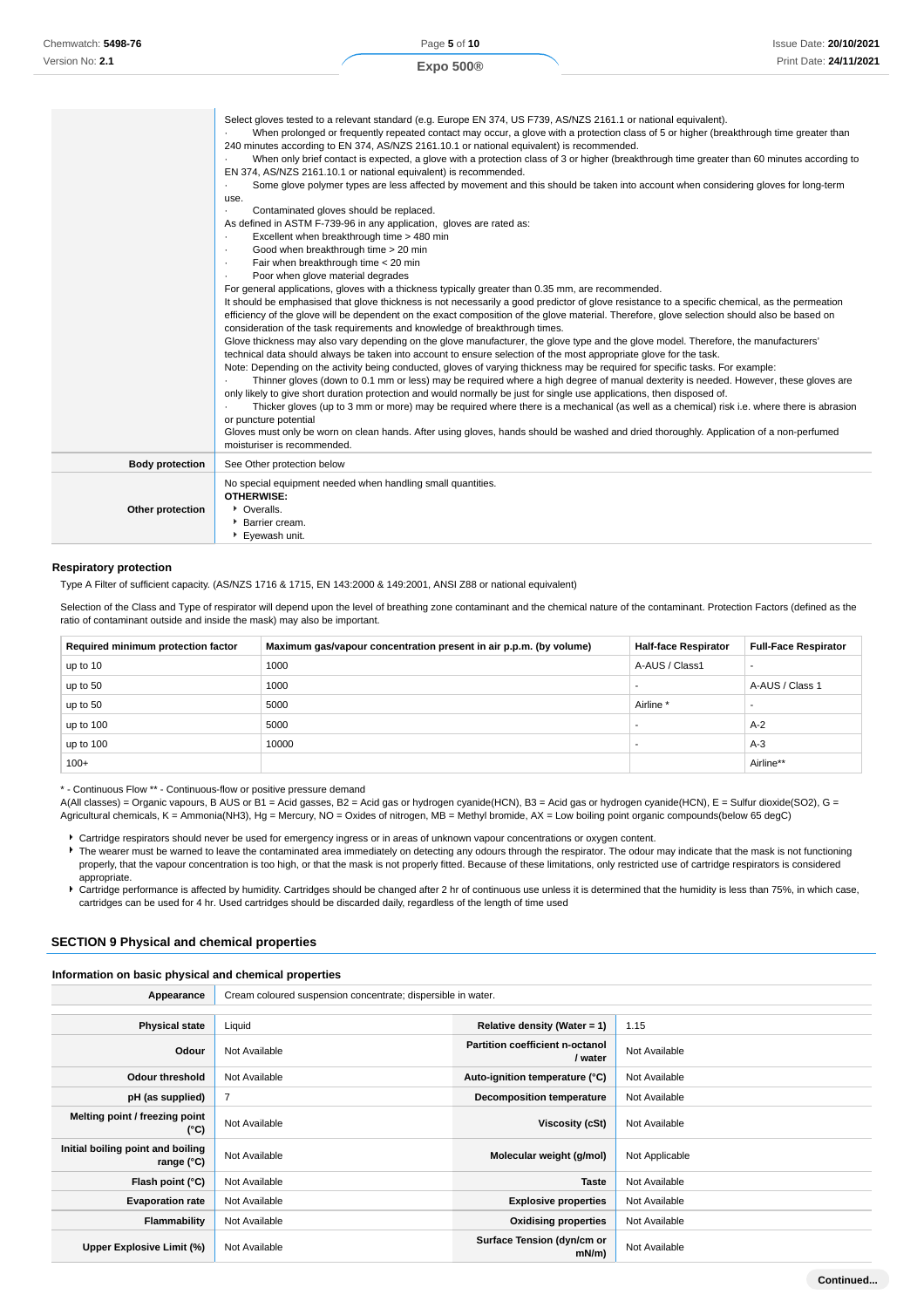|--|

| Lower Explosive Limit (%)  | Not Available | <b>Volatile Component (%vol)</b> | Not Available |
|----------------------------|---------------|----------------------------------|---------------|
| Vapour pressure (kPa)      | Not Available | Gas group                        | Not Available |
| Solubility in water        | Dispersible   | pH as a solution (%)             | Not Available |
| Vapour density $(Air = 1)$ | Not Available | VOC g/L                          | Not Available |

### **SECTION 10 Stability and reactivity**

| Reactivity                                 | See section 7                                                                                                                      |
|--------------------------------------------|------------------------------------------------------------------------------------------------------------------------------------|
| <b>Chemical stability</b>                  | Unstable in the presence of incompatible materials.<br>▶ Product is considered stable.<br>Hazardous polymerisation will not occur. |
| Possibility of hazardous<br>reactions      | See section 7                                                                                                                      |
| <b>Conditions to avoid</b>                 | See section 7                                                                                                                      |
| Incompatible materials                     | See section 7                                                                                                                      |
| <b>Hazardous decomposition</b><br>products | See section 5                                                                                                                      |

#### **SECTION 11 Toxicological information**

#### **Information on toxicological effects**

| Inhaled               | The material is not thought to produce adverse health effects or irritation of the respiratory tract (as classified by EC Directives using animal<br>models). Nevertheless, good hygiene practice requires that exposure be kept to a minimum and that suitable control measures be used in an<br>occupational setting.                                                                                                                                                                                                                                                                                                                                                                                                       |                   |  |
|-----------------------|-------------------------------------------------------------------------------------------------------------------------------------------------------------------------------------------------------------------------------------------------------------------------------------------------------------------------------------------------------------------------------------------------------------------------------------------------------------------------------------------------------------------------------------------------------------------------------------------------------------------------------------------------------------------------------------------------------------------------------|-------------------|--|
| Ingestion             | The material has NOT been classified by EC Directives or other classification systems as "harmful by ingestion". This is because of the lack of<br>corroborating animal or human evidence. The material may still be damaging to the health of the individual, following ingestion, especially where<br>pre-existing organ (e.g liver, kidney) damage is evident. Present definitions of harmful or toxic substances are generally based on doses<br>producing mortality rather than those producing morbidity (disease, ill-health). Gastrointestinal tract discomfort may produce nausea and<br>vomiting. In an occupational setting however, ingestion of insignificant quantities is not thought to be cause for concern. |                   |  |
| <b>Skin Contact</b>   | The material is not thought to produce adverse health effects or skin irritation following contact (as classified by EC Directives using animal<br>models). Nevertheless, good hygiene practice requires that exposure be kept to a minimum and that suitable gloves be used in an occupational<br>setting.<br>Open cuts, abraded or irritated skin should not be exposed to this material<br>Entry into the blood-stream through, for example, cuts, abrasions, puncture wounds or lesions, may produce systemic injury with harmful effects.<br>Examine the skin prior to the use of the material and ensure that any external damage is suitably protected.                                                                |                   |  |
| Eye                   | Although the liquid is not thought to be an irritant (as classified by EC Directives), direct contact with the eye may produce transient discomfort<br>characterised by tearing or conjunctival redness (as with windburn).                                                                                                                                                                                                                                                                                                                                                                                                                                                                                                   |                   |  |
| Chronic               | Long-term exposure to the product is not thought to produce chronic effects adverse to health (as classified by EC Directives using animal<br>models); nevertheless exposure by all routes should be minimised as a matter of course.                                                                                                                                                                                                                                                                                                                                                                                                                                                                                         |                   |  |
|                       | <b>TOXICITY</b>                                                                                                                                                                                                                                                                                                                                                                                                                                                                                                                                                                                                                                                                                                               | <b>IRRITATION</b> |  |
| Expo 500 <sup>®</sup> | Not Available                                                                                                                                                                                                                                                                                                                                                                                                                                                                                                                                                                                                                                                                                                                 | Not Available     |  |
|                       |                                                                                                                                                                                                                                                                                                                                                                                                                                                                                                                                                                                                                                                                                                                               |                   |  |

|              | NOT AVAIIADIE                                     | NOT AVAIIADIE     |
|--------------|---------------------------------------------------|-------------------|
|              | <b>TOXICITY</b>                                   | <b>IRRITATION</b> |
| ethofumesate | dermal (rat) LD50: >1440 mg/kg $[2]$              | Eye: mild *       |
|              | Inhalation(Rat) LC50; >3.97 mg/l4h <sup>[2]</sup> | Skin: mild *      |
|              | Oral(Rat) LD50; >5000 mg/kg[2]                    |                   |
|              | _______                                           |                   |

**Legend:** 1. Value obtained from Europe ECHA Registered Substances - Acute toxicity 2.\* Value obtained from manufacturer's SDS. Unless otherwise specified data extracted from RTECS - Register of Toxic Effect of chemical Substances

**ETHOFUMESATE** NOEL (2 y) for rats >1000 mg/kg diet \* ADI 0.5 mg/kg \* Toxicity Class EPA IV \* In mammals, fatty acid elongation greater than C18 also occurs, primarily on the endoplasmic reticulum, and utilizes CoA derivatives, as is found in plants. In mammals, long-chain fatty acids are important for membrane phospholipids and for neural growth and myelination. The acetanilide and thiocarbamate herbicides are relatively non-toxic to mammals but some effects have been noted. Molinate, a thiocarbamate, has caused testicular lesions in rats with a single dose, after sulfoxidation within the organism. The lesion was characterized by failed spermiation and phagocytosis of spermatids. In a 2-year rat study, metolachlor, an acetanilide, caused the wasting of testicles at doses of 150 mg/kg/day. Acetochlor has also been shown to cause testicular toxicity in male dogs given 10 and 50 mg/kg/day with a decrease in testes weight, atrophy and degeneration of seminiferous tubules and hypospermia.There were also affects on the kidney and severe neurological effects at 50 mg/kg/day consisting of abnormal head movements, stiffness and rigidity of hind limbs, ataxia tremor and other symptoms. These effects were accompanied by histopathological findings in the vermis cerebellum.The toxic effect of the sulfoxide metabolite of molinate was attributed to inhibition of esterase activity,which decreased plasma and testicular testosterone concentrations.However, this metabolite seems to be selectively produced in rodents and is not found in other mammals, including humans.No connection has ever been made between the toxic effects of acetanilides and thiocarbamates on mammals and inhibition of VLCFAs. However, very-long-chain polyunsaturated fatty acids (>24) are normally found in excitatory tissues, and myelin-deficient mouse mutants have very low fatty acid elongation activity. In addition, very-long-chain fatty acids are highly important in rat sperm maturation. During their transit from the caput to the cauda segments of the epididymis, rat spermatozoa lipid content and composition change significantly. The proportions of oleate and linoleate fatty acids decrease and there is an increase in the longer-chain fatty acids (C20 – C24) as well as the uncommon long-chain polyenoic fatty acids of the n-9 series. It might be highly informative to determine whether these two classes of herbicides inhibit very-long-chain fatty acid biosynthesis in mammals as well as in plants, and to see whether there is any connection between the mammalian toxicity of these chemicals and very-long-chain fatty acid synthesis The material may be irritating to the eye, with prolonged contact causing inflammation. Repeated or prolonged exposure to irritants may produce conjunctivitis.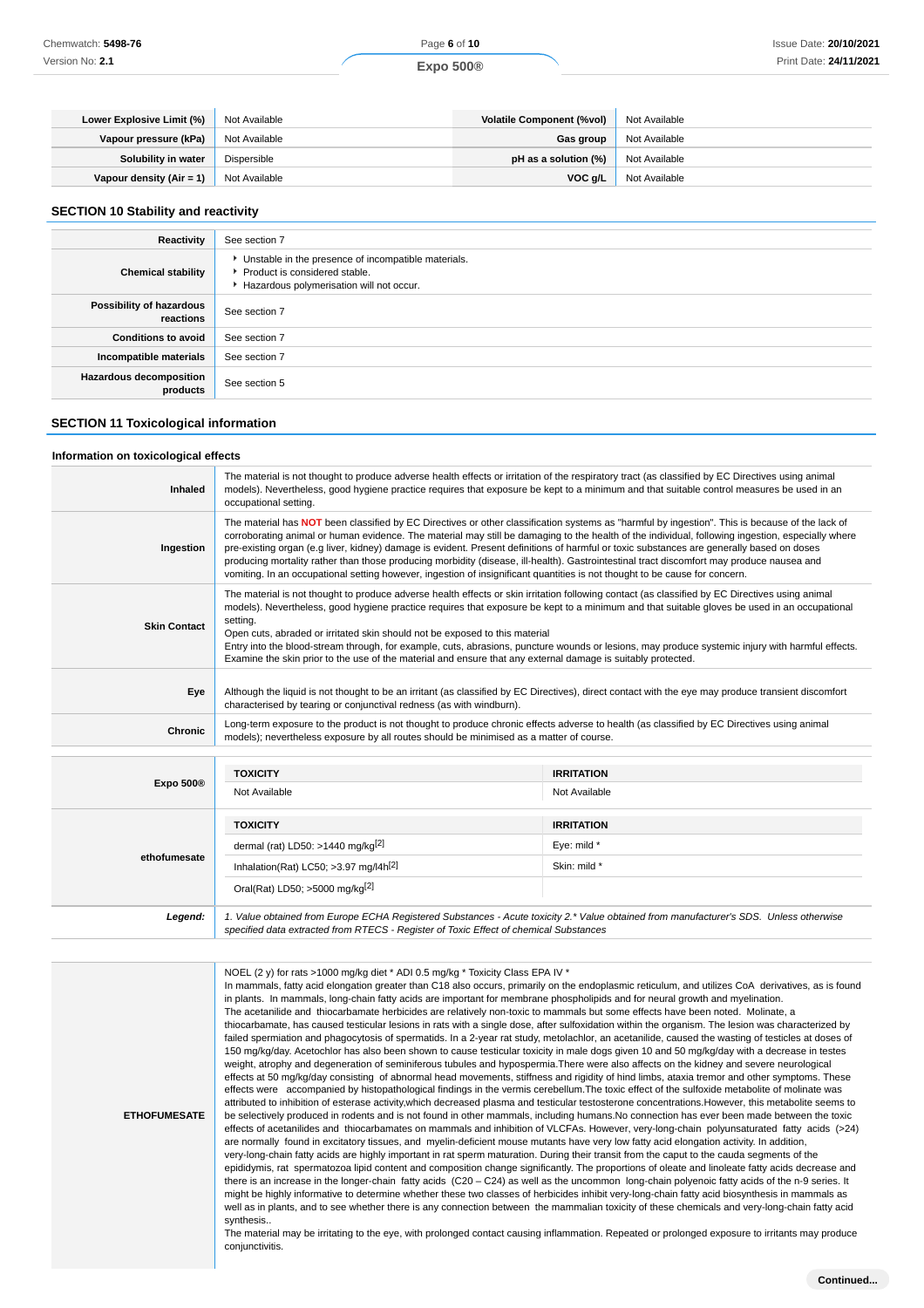| Chemwatch: 5498-76 | Page 7 of 10     | Issue Date: 20/10/2021 |
|--------------------|------------------|------------------------|
| Version No: 2.1    | Expo 500 $\circ$ | Print Date: 24/11/2021 |
|                    |                  |                        |

|                                             | The material may cause skin irritation after prolonged or repeated exposure and may produce a contact dermatitis (nonallergic). This form of<br>dermatitis is often characterised by skin redness (erythema) and swelling epidermis. Histologically there may be intercellular oedema of the<br>spongy layer (spongiosis) and intracellular oedema of the epidermis.<br>Inhibitors of acetyl CoA carboxylase, the target enzyme of certain herbicides, have the capacity, in mammals, to alter blood lipid levels. In the<br>male rat, a reduction (p < 0.05) in blood cholesterol and total lipids in a chronic study may be a reflection of inhibition of this enzyme. However, in<br>the female mouse, there was an increase in blood cholesterol at the highest dose tested, in a subchronic study. Male mice in this study showed<br>an increase in total lipids at the two highest doses. It is therefore possible that many of the effects reported in acute, subchronic and chronic<br>studies are manifestations of a compromise of normal liver function. The inhibition of fatty acid biosynthesis, in the liver. may account for the<br>majority of the effects observed. However, increases in liver weight, seen in acute and sub-chronic studies, and decreases in liver weight, which<br>are seen in chronic studies, alone, do not necessarily reflect an adverse effect. This is because liver weight changes have often been found to be<br>reversible, in subchronic studies following the discontinuation of dosing, or through adaptation mechanisms, with the continued dietary intake of<br>fenoxaprop-ethyl. in chronic studies.<br>[*The Pesticides Manual, Incorporating The Agrochemicals Handbook, 10th Edition, Editor Clive Tomlin, 1994, British Crop Protection<br><b>Councill</b> |                                 |                           |
|---------------------------------------------|---------------------------------------------------------------------------------------------------------------------------------------------------------------------------------------------------------------------------------------------------------------------------------------------------------------------------------------------------------------------------------------------------------------------------------------------------------------------------------------------------------------------------------------------------------------------------------------------------------------------------------------------------------------------------------------------------------------------------------------------------------------------------------------------------------------------------------------------------------------------------------------------------------------------------------------------------------------------------------------------------------------------------------------------------------------------------------------------------------------------------------------------------------------------------------------------------------------------------------------------------------------------------------------------------------------------------------------------------------------------------------------------------------------------------------------------------------------------------------------------------------------------------------------------------------------------------------------------------------------------------------------------------------------------------------------------------------------------------------------------------------------------------------------------------------------------|---------------------------------|---------------------------|
| <b>Acute Toxicity</b>                       | ×                                                                                                                                                                                                                                                                                                                                                                                                                                                                                                                                                                                                                                                                                                                                                                                                                                                                                                                                                                                                                                                                                                                                                                                                                                                                                                                                                                                                                                                                                                                                                                                                                                                                                                                                                                                                                   | Carcinogenicity                 | $\boldsymbol{\mathsf{x}}$ |
| <b>Skin Irritation/Corrosion</b>            | $\boldsymbol{\mathsf{x}}$                                                                                                                                                                                                                                                                                                                                                                                                                                                                                                                                                                                                                                                                                                                                                                                                                                                                                                                                                                                                                                                                                                                                                                                                                                                                                                                                                                                                                                                                                                                                                                                                                                                                                                                                                                                           | <b>Reproductivity</b>           | ×                         |
| <b>Serious Eye Damage/Irritation</b>        | ×                                                                                                                                                                                                                                                                                                                                                                                                                                                                                                                                                                                                                                                                                                                                                                                                                                                                                                                                                                                                                                                                                                                                                                                                                                                                                                                                                                                                                                                                                                                                                                                                                                                                                                                                                                                                                   | <b>STOT - Single Exposure</b>   | ×                         |
| <b>Respiratory or Skin</b><br>sensitisation | ×                                                                                                                                                                                                                                                                                                                                                                                                                                                                                                                                                                                                                                                                                                                                                                                                                                                                                                                                                                                                                                                                                                                                                                                                                                                                                                                                                                                                                                                                                                                                                                                                                                                                                                                                                                                                                   | <b>STOT - Repeated Exposure</b> | ×                         |
| <b>Mutagenicity</b>                         | ×                                                                                                                                                                                                                                                                                                                                                                                                                                                                                                                                                                                                                                                                                                                                                                                                                                                                                                                                                                                                                                                                                                                                                                                                                                                                                                                                                                                                                                                                                                                                                                                                                                                                                                                                                                                                                   | <b>Aspiration Hazard</b>        | ×                         |

**Legend:** – Data either not available or does not fill the criteria for classification

# **SECTION 12 Ecological information**

### **Toxicity**

|              | Endpoint                                                                                                                                                                                                                                                                                                                                                                                        | <b>Test Duration (hr)</b> | <b>Species</b> | Value            | Source           |
|--------------|-------------------------------------------------------------------------------------------------------------------------------------------------------------------------------------------------------------------------------------------------------------------------------------------------------------------------------------------------------------------------------------------------|---------------------------|----------------|------------------|------------------|
| Expo 500 $@$ | Not<br>Available                                                                                                                                                                                                                                                                                                                                                                                | Not Available             | Not Available  | Not<br>Available | Not<br>Available |
|              | <b>Endpoint</b>                                                                                                                                                                                                                                                                                                                                                                                 | <b>Test Duration (hr)</b> | <b>Species</b> | Value            | <b>Source</b>    |
| ethofumesate | <b>LC50</b>                                                                                                                                                                                                                                                                                                                                                                                     | 96h                       | Fish           | $0.1 - 1$ mg/l   | 4                |
|              | EC50                                                                                                                                                                                                                                                                                                                                                                                            | 48h                       | Crustacea      | ca.13.52mg/l     |                  |
|              | NOEC(ECx)                                                                                                                                                                                                                                                                                                                                                                                       | 504h                      | Crustacea      | ca.0.32mg/l      |                  |
| Legend:      | Extracted from 1. IUCLID Toxicity Data 2. Europe ECHA Registered Substances - Ecotoxicological Information - Aquatic Toxicity 3. EPIWIN Suite<br>V3.12 (QSAR) - Aquatic Toxicity Data (Estimated) 4. US EPA, Ecotox database - Aquatic Toxicity Data 5. ECETOC Aquatic Hazard Assessment<br>Data 6. NITE (Japan) - Bioconcentration Data 7. METI (Japan) - Bioconcentration Data 8. Vendor Data |                           |                |                  |                  |

Very toxic to aquatic organisms, may cause long-term adverse effects in the aquatic environment.

Do NOT allow product to come in contact with surface waters or to intertidal areas below the mean high water mark. Do not contaminate water when cleaning equipment or disposing of equipment wash-waters.

Wastes resulting from use of the product must be disposed of on site or at approved waste sites.

# **DO NOT** discharge into sewer or waterways.

## **Persistence and degradability**

| Ingredient | Persistence: Water/Soil               | Persistence: Air                      |
|------------|---------------------------------------|---------------------------------------|
|            | No Data available for all ingredients | No Data available for all ingredients |
|            |                                       |                                       |

# **Bioaccumulative potential Ingredient Bioaccumulation** ethofumesate LOW (BCF = 67) **Mobility in soil Ingredient Mobility** No Data available for all ingredients

# **SECTION 13 Disposal considerations**

| Waste treatment methods      |                                                                                                                                                                                                                                                                                                                                                                                                                                                                                                                                                                                                                                                                                                                                                                                                                                                                                                                                     |
|------------------------------|-------------------------------------------------------------------------------------------------------------------------------------------------------------------------------------------------------------------------------------------------------------------------------------------------------------------------------------------------------------------------------------------------------------------------------------------------------------------------------------------------------------------------------------------------------------------------------------------------------------------------------------------------------------------------------------------------------------------------------------------------------------------------------------------------------------------------------------------------------------------------------------------------------------------------------------|
| Product / Packaging disposal | Legislation addressing waste disposal requirements may differ by country, state and/ or territory. Each user must refer to laws operating in their<br>area. In some areas, certain wastes must be tracked.<br>A Hierarchy of Controls seems to be common - the user should investigate:<br>Reduction<br>$\cdot$ Reuse<br>$\triangleright$ Recycling<br>Disposal (if all else fails)<br>This material may be recycled if unused, or if it has not been contaminated so as to make it unsuitable for its intended use. If it has been<br>contaminated, it may be possible to reclaim the product by filtration, distillation or some other means. Shelf life considerations should also be<br>applied in making decisions of this type. Note that properties of a material may change in use, and recycling or reuse may not always be<br>appropriate.<br>DO NOT allow wash water from cleaning or process equipment to enter drains. |

 <sup>–</sup> Data available to make classification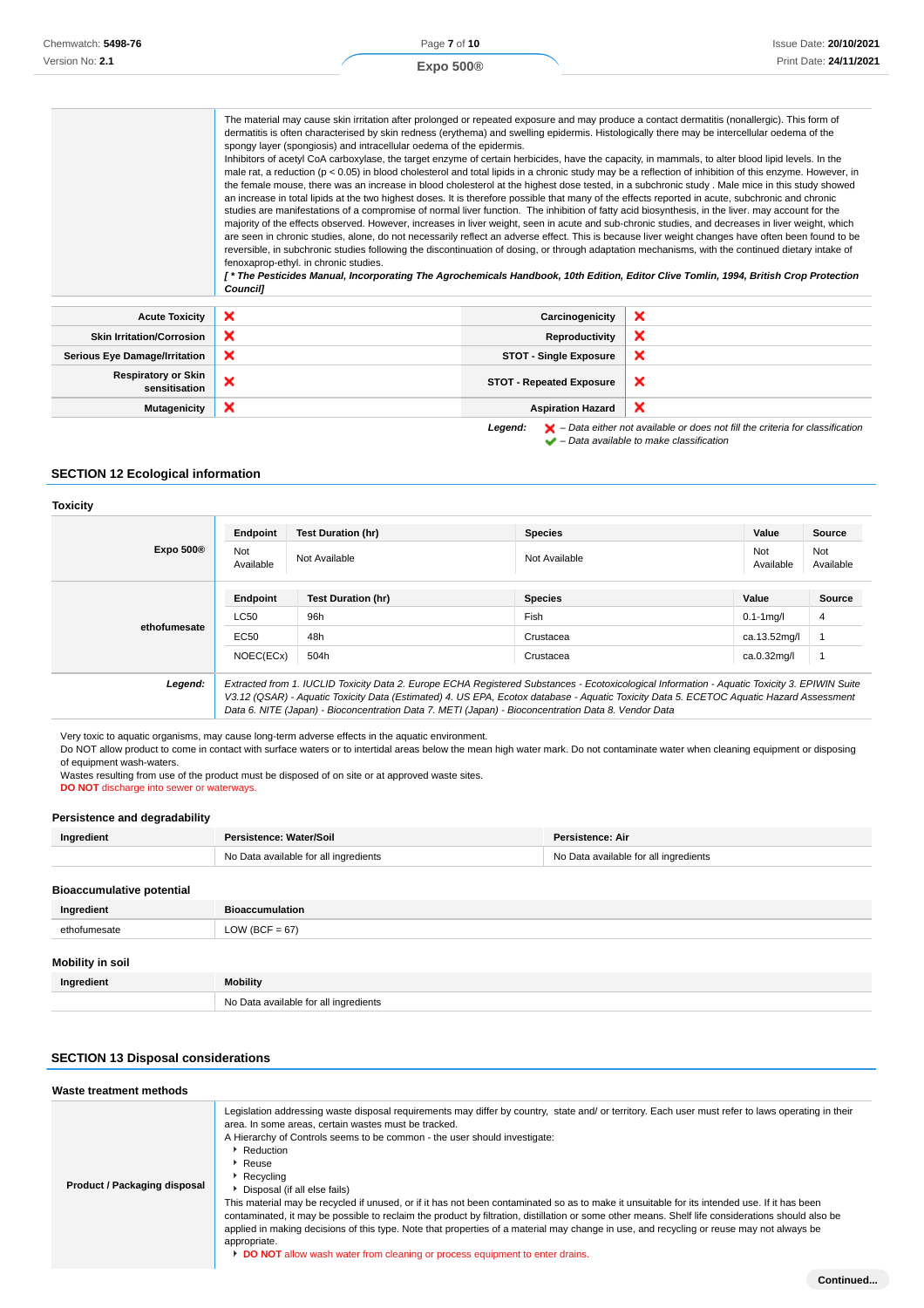| It may be necessary to collect all wash water for treatment before disposal.<br>In all cases disposal to sewer may be subject to local laws and regulations and these should be considered first.<br>Where in doubt contact the responsible authority.<br>Recycle wherever possible or consult manufacturer for recycling options.<br>Consult State Land Waste Authority for disposal. |
|----------------------------------------------------------------------------------------------------------------------------------------------------------------------------------------------------------------------------------------------------------------------------------------------------------------------------------------------------------------------------------------|
| Bury or incinerate residue at an approved site.<br>Recycle containers if possible, or dispose of in an authorised landfill.                                                                                                                                                                                                                                                            |

Ensure that the hazardous substance is disposed in accordance with the Hazardous Substances (Disposal) Notice 2017

#### **Disposal Requirements**

Packages that have been in direct contact with the hazardous substance must be only disposed if the hazardous substance was appropriately removed and cleaned out from the package. The package must be disposed according to the manufacturer's directions taking into account the material it is made of. Packages which hazardous content have been appropriately treated and removed may be recycled.

The hazardous substance must only be disposed if it has been treated by a method that changed the characteristics or composition of the substance and it is no longer hazardous. Do not dispose to the environment any component, which may be biocumulative or not rapidly degradable.

Only discharge the substance to the environment if an environmental exposure limit has been set for the substance.

Only deposit the hazardous substance into or onto a landfill or sewage facility or incinerator, where the hazardous substance can be handled and treated appropriately.

# **SECTION 14 Transport information**

| <b>Labels Required</b>                                           |       |
|------------------------------------------------------------------|-------|
|                                                                  |       |
| <b>Marine Pollutant</b>                                          |       |
| <b>HAZCHEM</b>                                                   | $-3Z$ |
| $\mathbf{I}$ and $\mathbf{I}$ denotes a set of $\mathbf{I}$ HKB. |       |

| UN number                    | 3082                                                                        |  |  |
|------------------------------|-----------------------------------------------------------------------------|--|--|
| UN proper shipping name      | ENVIRONMENTALLY HAZARDOUS SUBSTANCE, LIQUID, N.O.S. (contains ethofumesate) |  |  |
| Transport hazard class(es)   | Class<br>9<br>Subrisk<br>Not Applicable                                     |  |  |
| <b>Packing group</b>         | Ш                                                                           |  |  |
| <b>Environmental hazard</b>  | Environmentally hazardous                                                   |  |  |
| Special precautions for user | Special provisions<br>274; 331; 335; 375<br>5L<br>Limited quantity          |  |  |

#### **Air transport (ICAO-IATA / DGR)**

| UN number                    | 3082                                                                                                                                                                                                                                                                                        |                                                                               |                                                                      |  |
|------------------------------|---------------------------------------------------------------------------------------------------------------------------------------------------------------------------------------------------------------------------------------------------------------------------------------------|-------------------------------------------------------------------------------|----------------------------------------------------------------------|--|
| UN proper shipping name      |                                                                                                                                                                                                                                                                                             | Environmentally hazardous substance, liquid, n.o.s. * (contains ethofumesate) |                                                                      |  |
| Transport hazard class(es)   | <b>ICAO/IATA Class</b><br>9<br>Not Applicable<br>ICAO / IATA Subrisk<br><b>ERG Code</b><br>9L                                                                                                                                                                                               |                                                                               |                                                                      |  |
| Packing group                | Ш                                                                                                                                                                                                                                                                                           |                                                                               |                                                                      |  |
| <b>Environmental hazard</b>  | Environmentally hazardous                                                                                                                                                                                                                                                                   |                                                                               |                                                                      |  |
| Special precautions for user | Special provisions<br>Cargo Only Packing Instructions<br>Cargo Only Maximum Qty / Pack<br>Passenger and Cargo Packing Instructions<br>Passenger and Cargo Maximum Qty / Pack<br>Passenger and Cargo Limited Quantity Packing Instructions<br>Passenger and Cargo Limited Maximum Qty / Pack |                                                                               | A97 A158 A197 A215<br>964<br>450 L<br>964<br>450L<br>Y964<br>30 kg G |  |

#### **Sea transport (IMDG-Code / GGVSee)**

| UN numbe            | 3082<br>.                                                                                             |
|---------------------|-------------------------------------------------------------------------------------------------------|
| ۱N<br>shipping name | LIQUID. N.O.<br>ENVIRONMENTALLY HAZARDO<br>YOUS SUBSTANCE. L.<br>) s <i>Icontaine</i><br>ethotumesate |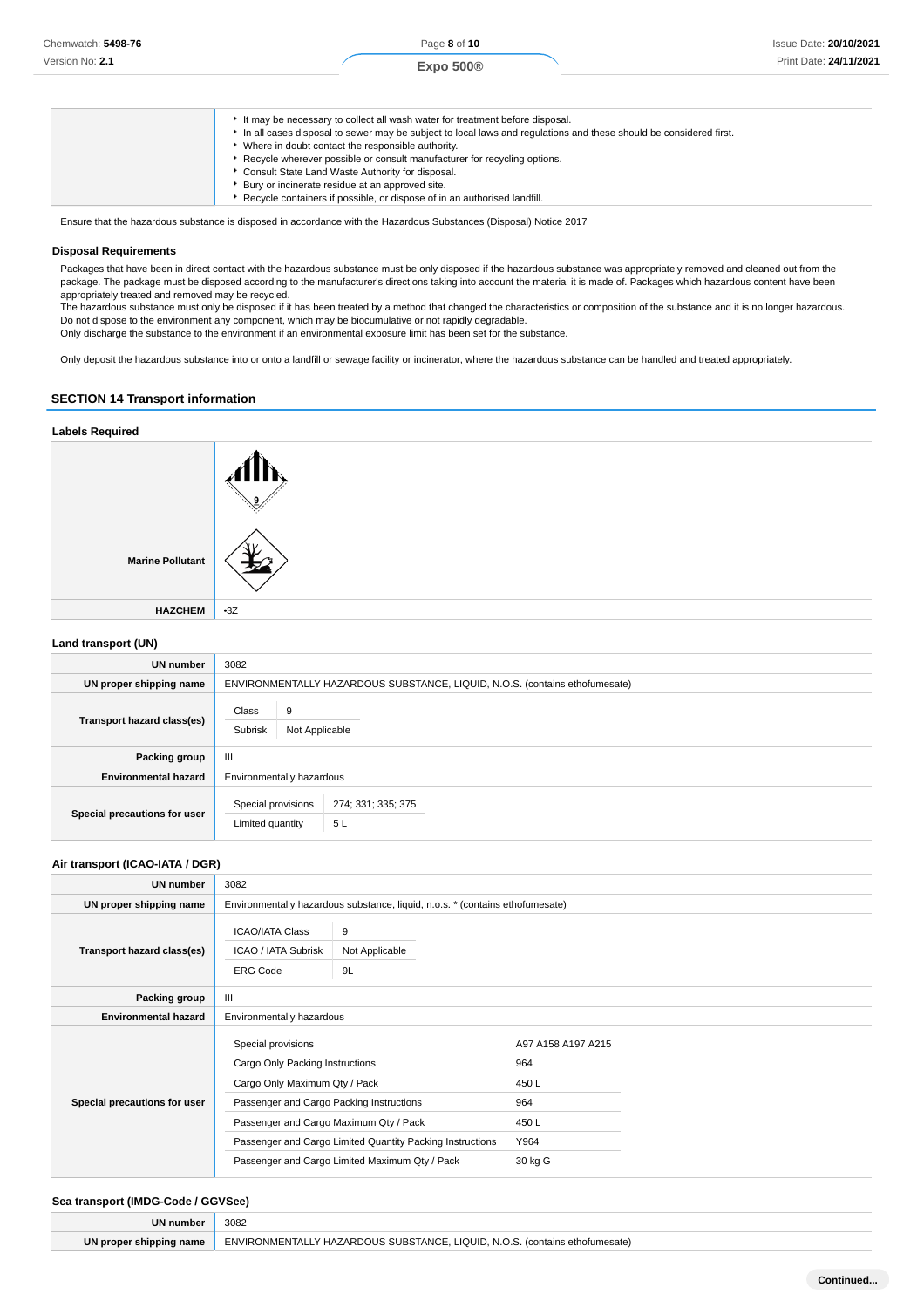| Transport hazard class(es)   | <b>IMDG Class</b><br><b>IMDG Subrisk</b>                             | 9<br>Not Applicable              |  |  |
|------------------------------|----------------------------------------------------------------------|----------------------------------|--|--|
| <b>Packing group</b>         | $\mathbf{m}$                                                         |                                  |  |  |
| <b>Environmental hazard</b>  | <b>Marine Pollutant</b>                                              |                                  |  |  |
| Special precautions for user | <b>EMS Number</b><br>Special provisions<br><b>Limited Quantities</b> | $F-A$ , S-F<br>274 335 969<br>5L |  |  |

**Transport in bulk according to Annex II of MARPOL and the IBC code** Not Applicable

#### **Transport in bulk in accordance with MARPOL Annex V and the IMSBC Code**

| ------ |
|--------|
| กคเ    |
|        |

| Transport in bulk in accordance with the ICG Code |               |  |
|---------------------------------------------------|---------------|--|
| <b>Product name</b>                               | Ship Type     |  |
| ethofumesate                                      | Not Available |  |

## **SECTION 15 Regulatory information**

### **Safety, health and environmental regulations / legislation specific for the substance or mixture**

This substance is to be managed using the conditions specified in an applicable Group Standard

| <b>HSR Number</b> | <b>Group Standard</b> |
|-------------------|-----------------------|
| HSR000826         | Not Available         |

Please refer to Section 8 of the SDS for any applicable tolerable exposure limit or Section 12 for environmental exposure limit.

#### **ethofumesate is found on the following regulatory lists**

| New Zealand Approved Hazardous Substances with controls                        |
|--------------------------------------------------------------------------------|
| New Zealand Hazardous Substances and New Organisms (HSNO) Act - Classification |
| of Chemicals                                                                   |

New Zealand Hazardous Substances and New Organisms (HSNO) Act - Classification of Chemicals - Classification Data New Zealand Inventory of Chemicals (NZIoC)

## **Hazardous Substance Location**

Subject to the Health and Safety at Work (Hazardous Substances) Regulations 2017.

| $\cdots$ |  |
|----------|--|

#### **Certified Handler**

Subject to Part 4 of the Health and Safety at Work (Hazardous Substances) Regulations 2017.

| $R_{\rm max}$ | <b>THL01</b> |
|---------------|--------------|
| ΝΙω           | ```<br>.     |

Refer Group Standards for further information

# **Maximum quantities of certain hazardous substances permitted on passenger service vehicles**

Subject to Regulation 13.14 of the Health and Safety at Work (Hazardous Substances) Regulations 2017.

| <b>Hazard Class</b> | Gas (aggregate water capacity in mL) | Liquid (L) | Solid (kg)                                       | Maximum quantity per package for each classification |
|---------------------|--------------------------------------|------------|--------------------------------------------------|------------------------------------------------------|
| Not Applicable      | Not Applicable                       |            | Not Applicable   Not Applicable   Not Applicable |                                                      |

#### **Tracking Requirements**

Not Applicable

### **National Inventory Status**

| <b>National Inventory</b>                          | <b>Status</b>     |
|----------------------------------------------------|-------------------|
| Australia - AIIC / Australia<br>Non-Industrial Use | Yes               |
| Canada - DSL                                       | No (ethofumesate) |
| Canada - NDSL                                      | No (ethofumesate) |
| China - IECSC                                      | No (ethofumesate) |
| Europe - EINEC / ELINCS / NLP                      | Yes               |
| Japan - ENCS                                       | No (ethofumesate) |
| Korea - KECI                                       | No (ethofumesate) |
| New Zealand - NZIoC                                | Yes               |